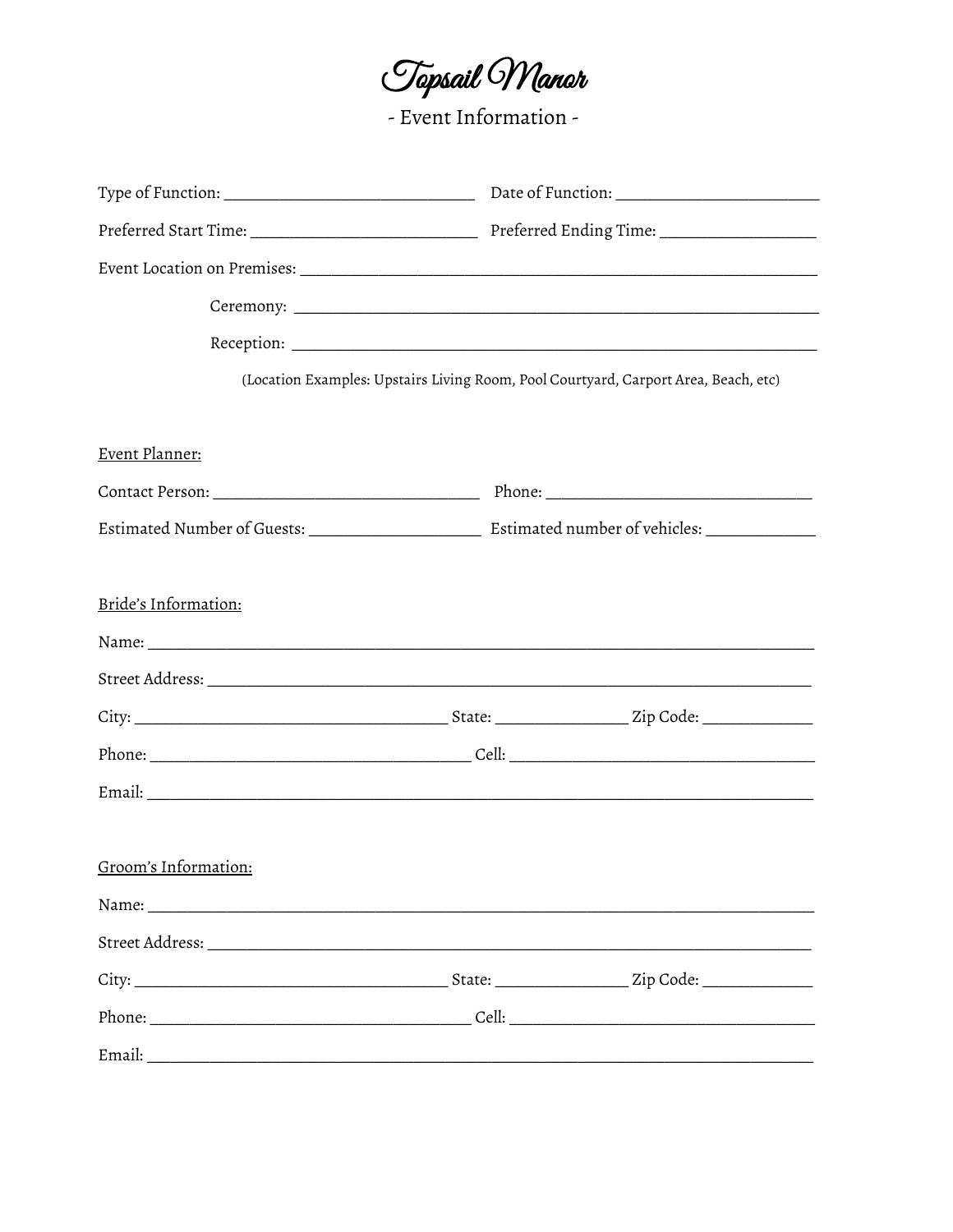| Party Responsible For Payment: |           |                                                                                                                                                                                        |
|--------------------------------|-----------|----------------------------------------------------------------------------------------------------------------------------------------------------------------------------------------|
|                                |           |                                                                                                                                                                                        |
|                                |           |                                                                                                                                                                                        |
|                                |           |                                                                                                                                                                                        |
|                                |           |                                                                                                                                                                                        |
|                                |           |                                                                                                                                                                                        |
|                                | 5])endors |                                                                                                                                                                                        |
|                                |           |                                                                                                                                                                                        |
|                                |           |                                                                                                                                                                                        |
|                                |           |                                                                                                                                                                                        |
|                                |           |                                                                                                                                                                                        |
|                                |           |                                                                                                                                                                                        |
|                                |           |                                                                                                                                                                                        |
|                                |           |                                                                                                                                                                                        |
|                                |           |                                                                                                                                                                                        |
|                                |           |                                                                                                                                                                                        |
|                                |           |                                                                                                                                                                                        |
|                                |           | *Is the Caterer serving alcohol on-site? $\Box$ Yes $\Box$ No (If yes, we will need a copy of their liquor license and an<br>on-site bartender will be required to serve the alcohol.) |
|                                |           |                                                                                                                                                                                        |
|                                |           |                                                                                                                                                                                        |
|                                |           |                                                                                                                                                                                        |